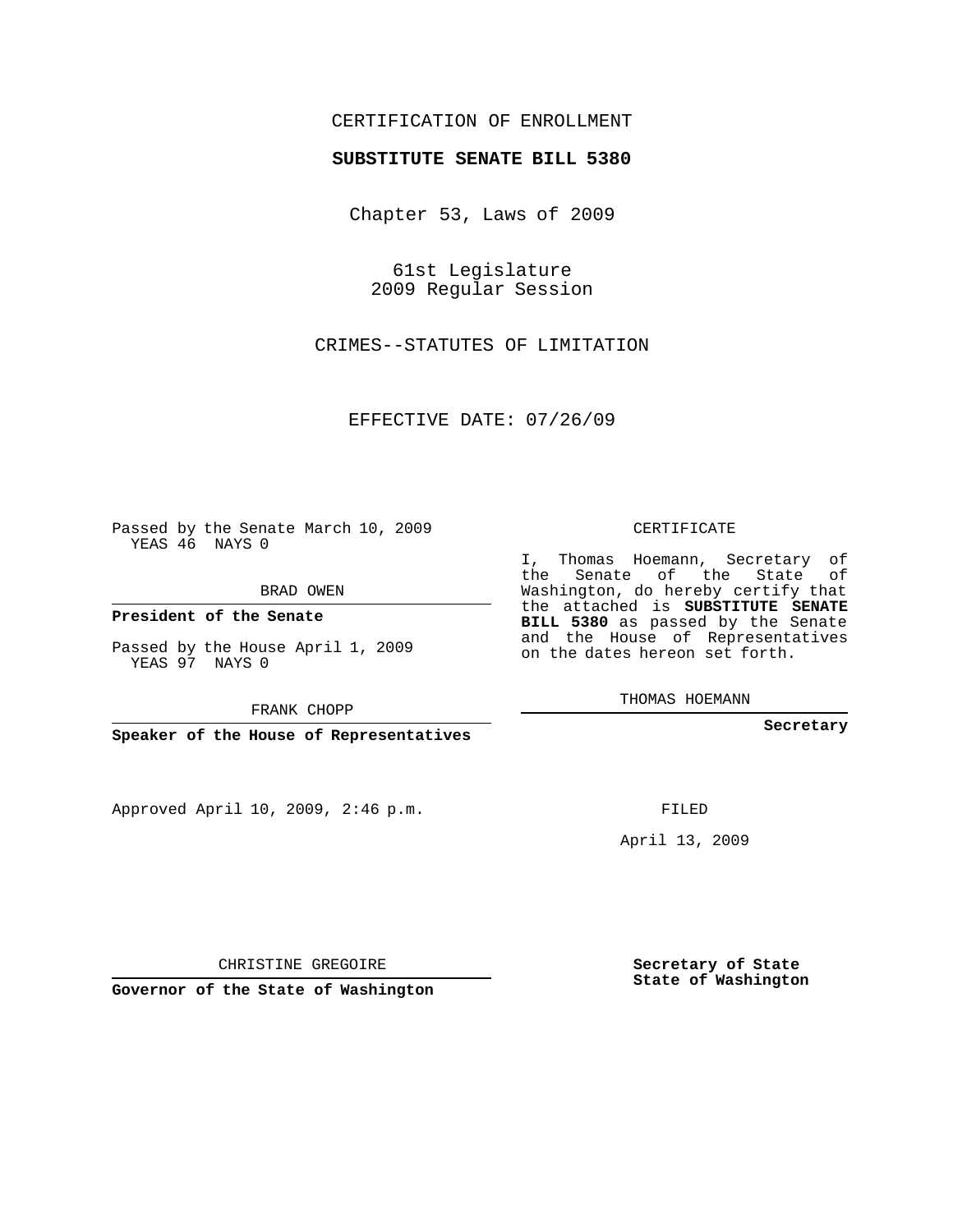## **SUBSTITUTE SENATE BILL 5380** \_\_\_\_\_\_\_\_\_\_\_\_\_\_\_\_\_\_\_\_\_\_\_\_\_\_\_\_\_\_\_\_\_\_\_\_\_\_\_\_\_\_\_\_\_

\_\_\_\_\_\_\_\_\_\_\_\_\_\_\_\_\_\_\_\_\_\_\_\_\_\_\_\_\_\_\_\_\_\_\_\_\_\_\_\_\_\_\_\_\_

Passed Legislature - 2009 Regular Session

**State of Washington 61st Legislature 2009 Regular Session By** Senate Judiciary (originally sponsored by Senators McCaslin and Marr)

READ FIRST TIME 02/25/09.

1 AN ACT Relating to the statute of limitations for certain crimes; 2 and amending RCW 9A.04.080.

3 BE IT ENACTED BY THE LEGISLATURE OF THE STATE OF WASHINGTON:

 4 **Sec. 1.** RCW 9A.04.080 and 2006 c 132 s 1 are each amended to read 5 as follows:

 6 (1) Prosecutions for criminal offenses shall not be commenced after 7 the periods prescribed in this section.

 8 (a) The following offenses may be prosecuted at any time after 9 their commission:

10 (i) Murder;

11 (ii) Homicide by abuse;

12 (iii) Arson if a death results;

- 13 (iv) Vehicular homicide;
- 14 (v) Vehicular assault if a death results;

15 (vi) Hit-and-run injury-accident if a death results (RCW  $16 \quad 46.52.020(4)$ .

17 (b) The following offenses shall not be prosecuted more than ten 18 years after their commission: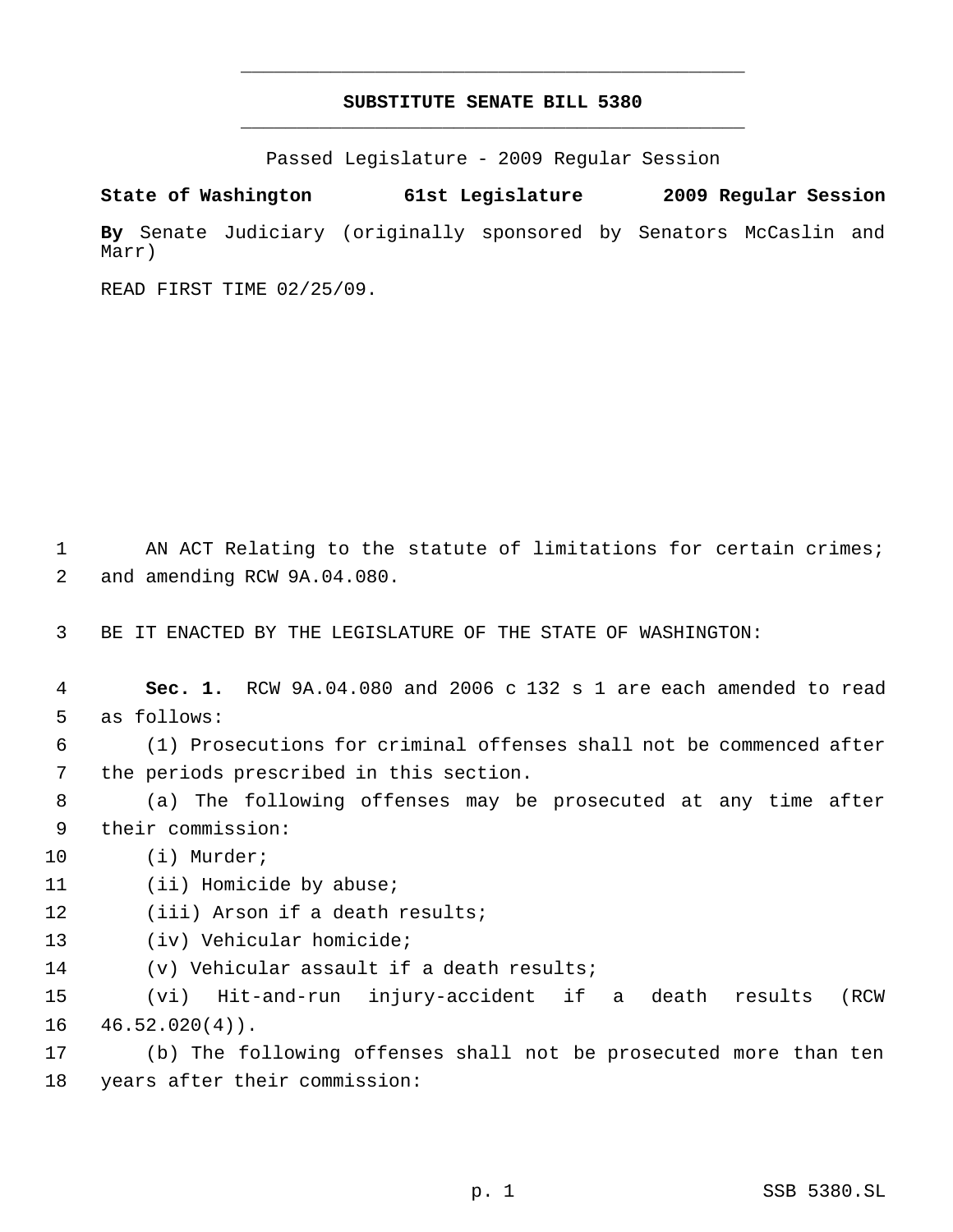(i) Any felony committed by a public officer if the commission is in connection with the duties of his or her office or constitutes a breach of his or her public duty or a violation of the oath of office;

(ii) Arson if no death results; or

 (iii) Violations of RCW 9A.44.040 or 9A.44.050 if the rape is reported to a law enforcement agency within one year of its commission; except that if the victim is under fourteen years of age when the rape is committed and the rape is reported to a law enforcement agency within one year of its commission, the violation may be prosecuted up to three years after the victim's eighteenth birthday or up to ten years after the rape's commission, whichever is later. If a violation of RCW 9A.44.040 or 9A.44.050 is not reported within one year, the rape may not be prosecuted: (A) More than three years after its commission if the violation was committed against a victim fourteen years of age or older; or (B) more than three years after the victim's eighteenth birthday or more than seven years after the rape's commission, whichever is later, if the violation was committed against a victim under fourteen years of age.

 (c) Violations of the following statutes shall not be prosecuted more than three years after the victim's eighteenth birthday or more than seven years after their commission, whichever is later: RCW 9A.44.073, 9A.44.076, 9A.44.083, 9A.44.086, 9A.44.070, 9A.44.080, 9A.44.100(1)(b), or 9A.64.020.

 (d) The following offenses shall not be prosecuted more than six 25 years after their commission or their discovery, whichever occurs later:

(i) Violations of RCW 9A.82.060 or 9A.82.080;

28 (ii) Any felony violation of chapter 9A.83 RCW;

29 (iii) Any felony violation of chapter 9.35 RCW; or

 (iv) Theft in the first or second degree under chapter 9A.56 RCW when accomplished by color or aid of deception.

 (e) The following offenses shall not be prosecuted more than five years after their commission: Any class C felony under chapter 74.09, 82.36, or 82.38 RCW.

 (f) Bigamy shall not be prosecuted more than three years after the time specified in RCW 9A.64.010.

(g) A violation of RCW 9A.56.030 must not be prosecuted more than